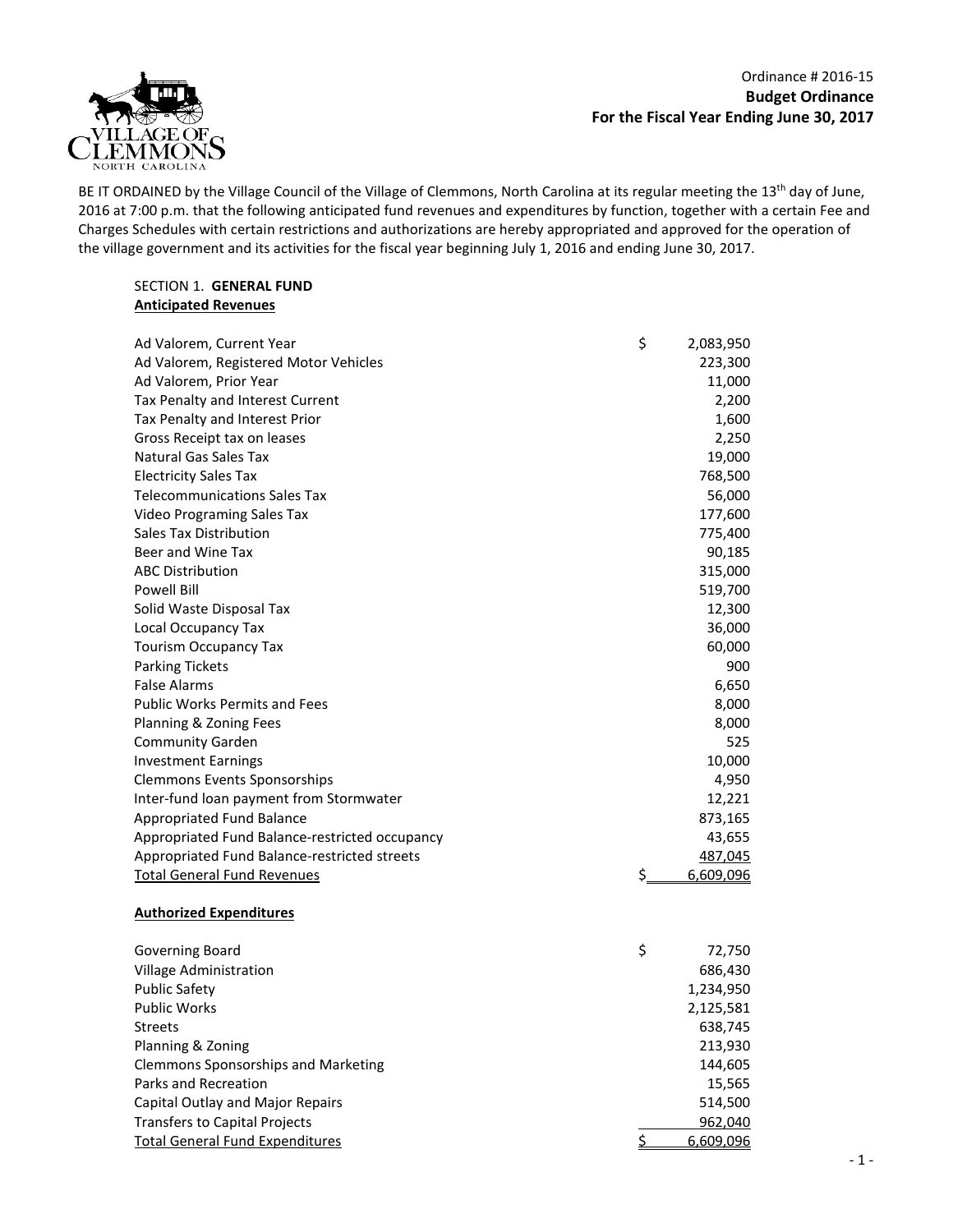

## Section 2. **STORMWATER FUND**

| <b>Anticipated Revenues</b>                 |               |
|---------------------------------------------|---------------|
| Stormwater Fee                              | \$<br>747,700 |
| <b>Investment Earnings</b>                  | 1,700         |
| Stormwater Permit Fee                       | 4,000         |
| Appropriated Fund Balance                   | 670,186       |
| <b>Total Enterprise Fund Revenue</b>        | 1,424,086     |
|                                             |               |
| Authorized Expenditures                     |               |
| <b>Stormwater Utility Operation</b>         | \$<br>565,665 |
| Capital and Transfers to Capital Projects   | 846,200       |
| Inter fund Loan Payment to General Fund     | 12,221        |
| <b>Total Enterprise Fund Appropriations</b> | 1,424,086     |

## Section 3. **Capital Projects**

The following capital projects have been adopted under a separate project ordinance and transfers to these projects are included in this annual budget.

| Sidewalk-158                             |   | 1,850,000 |
|------------------------------------------|---|-----------|
| Lewisville-Clemmons Road Connectivity    | Ŝ | 1,128,280 |
| Intersection Improvements                |   | 450.000   |
| Sidewalk Harper I-40 to Morgan           | S | 664.000   |
| Sidewalk 158 Stadium to Kinnamon Village | ς | 338,000   |
|                                          |   |           |

The following capital project has been adopted under a separate project ordinance. Access Road **3,800,000** 

# Section 4. **Levy of Taxes**

There is hereby levied, for fiscal year 2017, and Ad Valorem Tax Rate of \$.115 per One Hundred Dollars (\$100.00) valuation of taxable property as listed for taxes as of January 01, 2016, for the purpose of raising the revenue from current taxes as set forth in the foregoing estimates of revenues, and in order to finance the foregoing applicable appropriations.

## Section 5. **Levy of Taxes**

There is hereby levied, for the fiscal year 2017, a Tax on Gross Receipts derived from retail short-term motor vehicle leases or rentals of one and one-half percent  $(1 \frac{1}{2} \frac{1}{2})$  of gross receipts from the short-term lease or rental of vehicles to the general public as defined in Section 105.871.1 of the North Carolina General Statutes.

## Section 6. **Fees Schedule**

There is hereby established for the fiscal year 2017, various fees as listed in Attachment A.

## Section 7. **Finance Officer – Special Authorization**

- A. The finance officer may transfer amounts between objects of expenditure within a department without limitation and without a report being requested.
- B. The finance officer may transfer amounts of up to \$10,000 between departments of the same fund with an official report on such transfers at the next regular meeting of the Village Council.
- C. The finance officer may not transfer amounts between funds or from any contingency appropriation within a fund.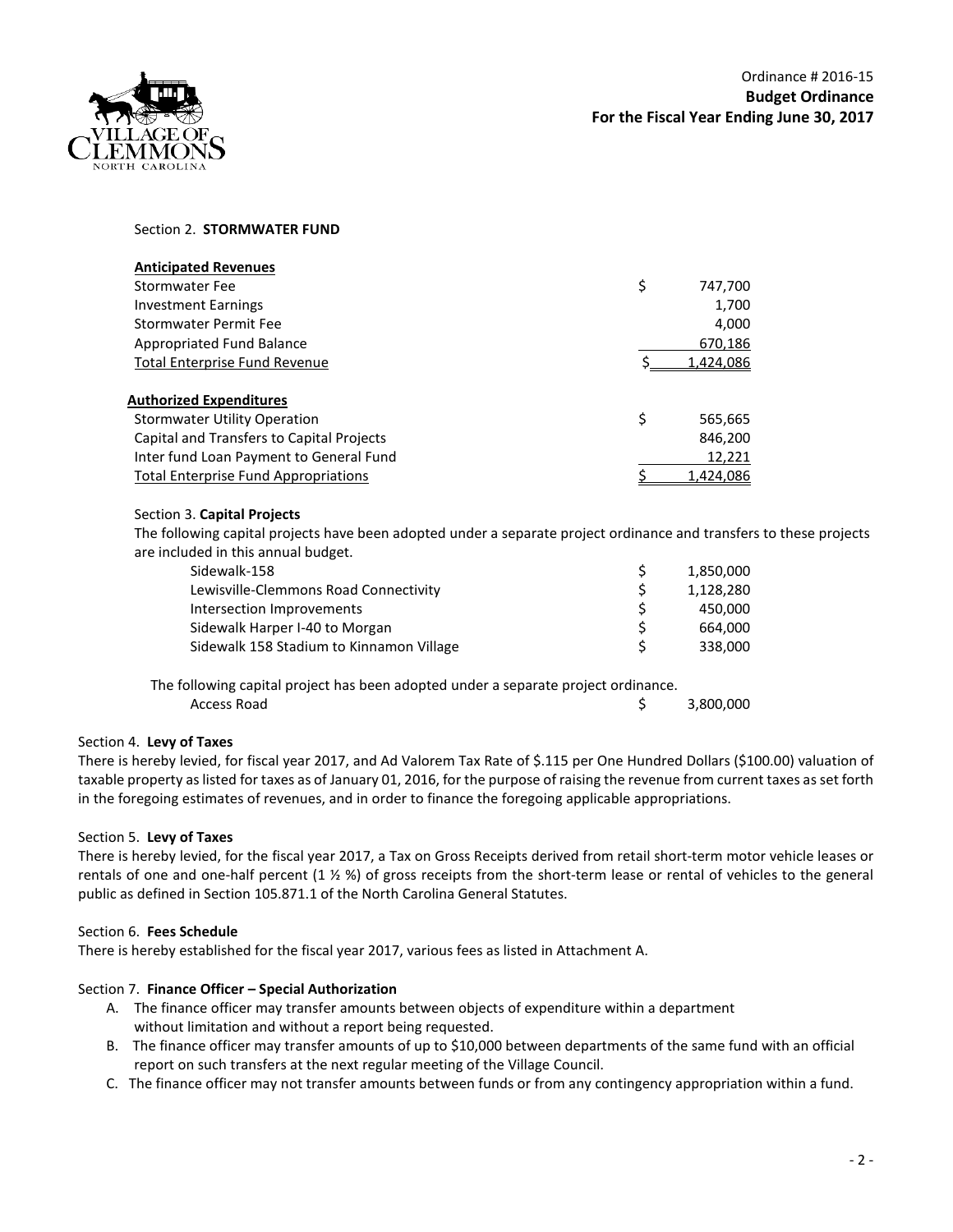

Ordinance # 2016-15 **Budget Ordinance For the Fiscal Year Ending June 30, 2017**

### Section 8. **Budget Ordinance Utilization**

- A. This ordinance shall be the basis of the financial plan for the Village of Clemmons during fiscal year 2017. The finance officer shall administer the budget and ensure that the operating officials are provided guidance and sufficient details to implement their appropriate portion for the budget
- B. The Finance Officer shall establish and maintain all records which are in agreement with this ordinance and the Local Government Budget and Fiscal Control Act of the State of North Carolina (Chapter 159 of the General Statutes).
- C. The Finance Officer will provide a monthly report to the Village Council.

## Section 9. **Budget Ordinance Copies**

Copies of the Budget Ordinance shall be furnished to the Finance Officer, the Budget Officer and Tax Supervisor of this Village for their direction in the carrying out of their duties.

Adopted this 13th day of June, 2016

*Nickolas B. Nelson* Nickolas B. Nelson Mayor

Attest: *Lisa M. Shortt* Lisa M. Shortt Village Clerk

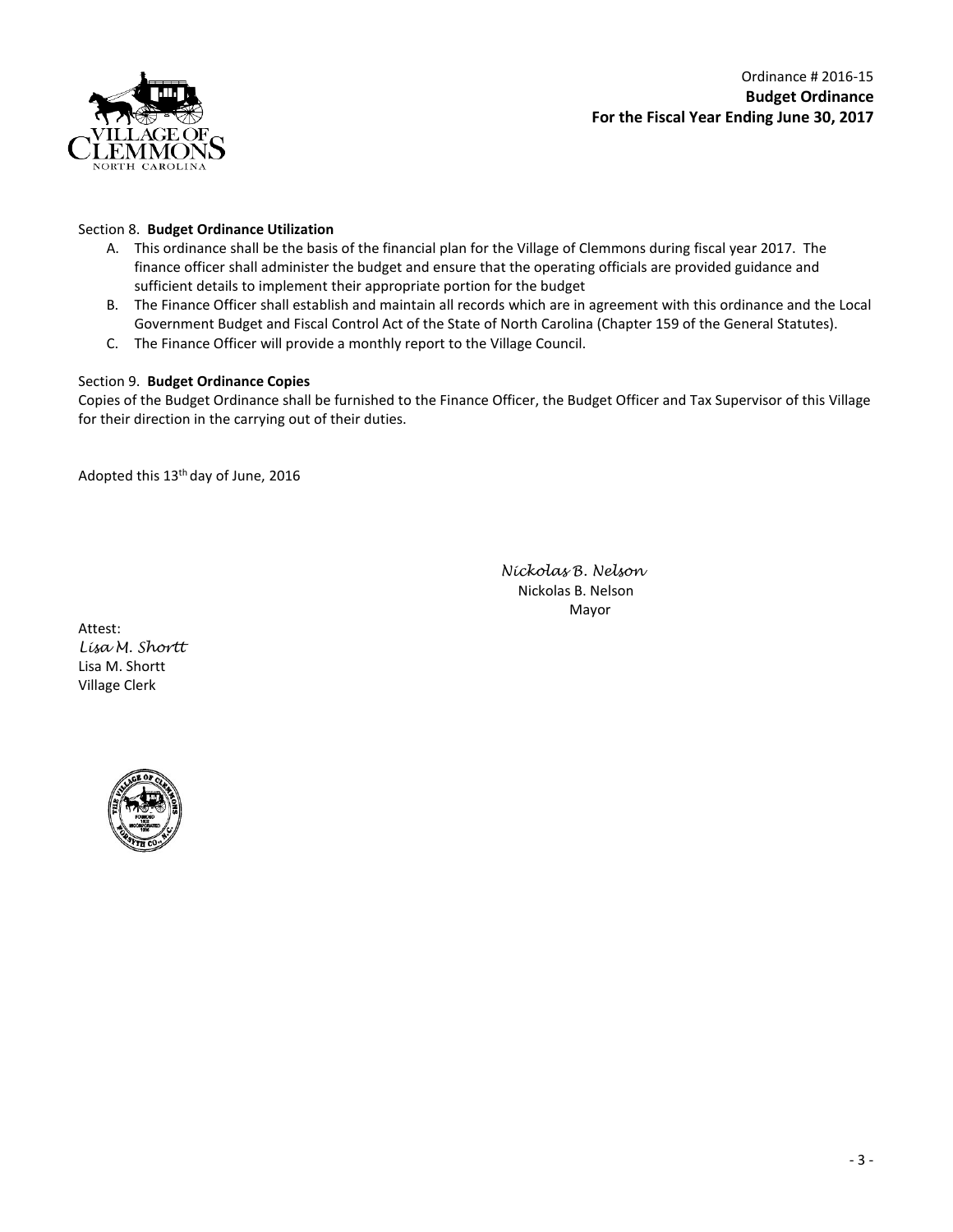

## **FEE SCHEDULE JULY 1, 2016 Attachment A**

The following fee schedule is adopted for the fiscal year beginning July 1, 2016 and ending June 30, 2017. The Village Manager shall have the authority to set a fee not otherwise listed and shall have authority to make interpretations of any fee listed on this schedule.

#### **Administration, Finance, and All Department**

| Agenda Sunshine List - Notice of Special Meeting Fee set by State Law___________________ | \$10.00        |
|------------------------------------------------------------------------------------------|----------------|
| Clemmons Code of Ordinances view or purchase at www.amlegal.com/clemmons nc              |                |
| Clemmons Unified Development Ordinances view or purchase at                              |                |
| www.municode.com/library/nc/clemmons/codes/unified development-code                      |                |
|                                                                                          | \$00.10 a page |
|                                                                                          | \$00.20 a page |
|                                                                                          |                |
|                                                                                          |                |
|                                                                                          | \$50.00        |

#### **Public Safety and Public Works**

| Residential Driveway Permit (New/Reconstruction) (inspection required) | \$40.00/20.00                  |
|------------------------------------------------------------------------|--------------------------------|
| Commercial Driveway Permit (Commercial)                                | \$100.00                       |
| False Alarms                                                           | \$50.00 (after 3 false alarms) |
| Parking Ticket                                                         | per separate ordinance         |
|                                                                        |                                |

#### **Code Enforcement Rates**:

Vehicle, Equipment, Labor and Administrative Charges:

Weeds and Undergrowth: Mowing Neglected Private Lots-minimum charge one hour, equipment charge, labor and administrative charge:

|                                                                                                    | \$55.00 per hour                           |
|----------------------------------------------------------------------------------------------------|--------------------------------------------|
|                                                                                                    | \$80.00 per hour                           |
|                                                                                                    | \$55.00 per hour                           |
|                                                                                                    | \$45.00 per hour                           |
|                                                                                                    | \$157.50 per hour                          |
|                                                                                                    | \$95.00 per hour                           |
|                                                                                                    | $$65.00$ per hour                          |
|                                                                                                    | \$35.00 per hour                           |
|                                                                                                    | \$21.00 per hour                           |
|                                                                                                    | \$21.00 per hour                           |
|                                                                                                    | Cost                                       |
| Street Sweeper Village equipment & labor (one hour min.)_______________\$120.00 plus fuel per hour |                                            |
|                                                                                                    | \$50.00 per event                          |
|                                                                                                    | Labor- Actual Salary plus 40% for benefits |

## **STORM WATER FUND**

Per Equivalent Residential Unit per Month/Annual  $$5.00/$60.00$ Storm water Permit Fee (Adopted under separate ordinance)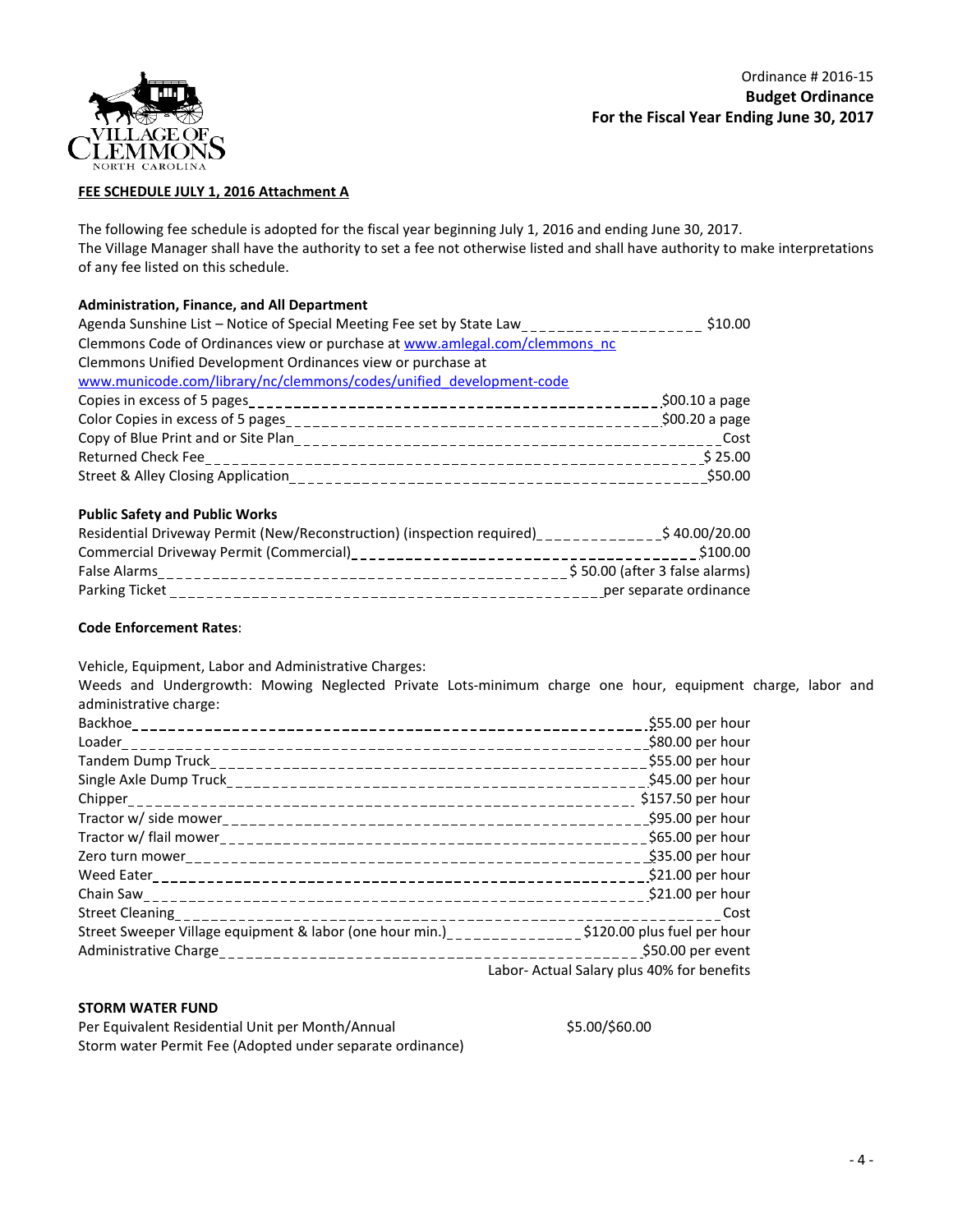

# **Clemmons Development Review Fee Schedule as of July 1, 2016**

| <b>General Use Rezoning</b>                   |                                       |
|-----------------------------------------------|---------------------------------------|
|                                               |                                       |
|                                               |                                       |
|                                               |                                       |
|                                               |                                       |
|                                               |                                       |
| Special Use Rezoning or Council Approved SUP* |                                       |
|                                               | \$1,500.00                            |
|                                               |                                       |
|                                               |                                       |
|                                               |                                       |
|                                               |                                       |
| Site Plan Amendment*                          |                                       |
|                                               |                                       |
|                                               |                                       |
|                                               |                                       |
|                                               |                                       |
|                                               |                                       |
| Multi-Family*                                 |                                       |
|                                               | \$1,000.00                            |
|                                               |                                       |
|                                               |                                       |
|                                               |                                       |
|                                               |                                       |
| MU-S or C (Campus)*                           |                                       |
|                                               |                                       |
|                                               |                                       |
|                                               |                                       |
|                                               |                                       |
|                                               |                                       |
| RP-S (Research Park)*                         |                                       |
|                                               |                                       |
|                                               |                                       |
|                                               |                                       |
|                                               |                                       |
|                                               |                                       |
| $MRB-S*$                                      |                                       |
|                                               | \$7,500.00                            |
|                                               |                                       |
|                                               |                                       |
|                                               |                                       |
| $100+$ acres                                  | \$20,000.00 +\$250per additional acre |

*C-UDO-32 (Development requirements for large retail establishment when MRB-S is not triggered*

| 0-10 acres                                           | \$6,500.00  |
|------------------------------------------------------|-------------|
| $10-20$ acres<br>___________________________________ | \$7.500.00  |
| 20-50 acres                                          | \$10,000.00 |
| 50-100 acres                                         | \$15,000.00 |
|                                                      |             |